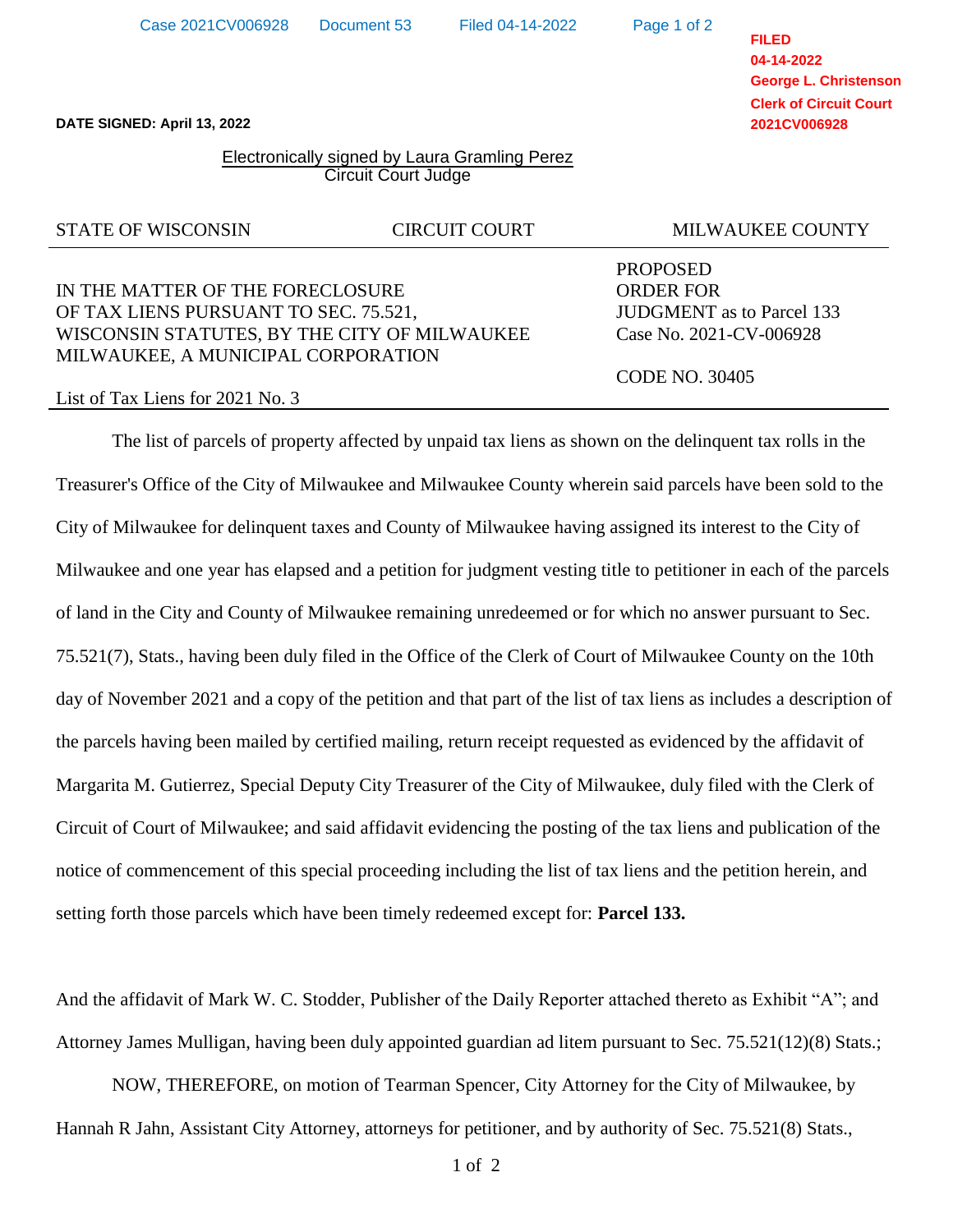## IT IS ORDERED AND ADJUDGED:

- 1. That there has been failure to redeem or answer by any person having the right to redeem or answer as provided by Sec. 75.521 Stats., as to parcel 133.
- 2. That all persons claiming under and through the person or persons having the right to redeem or answer from and after the 19th day of January, 2022 are foreclosed of all their right, title and interest and equity of redemption in and to parcel 133.
- 3. That the City of Milwaukee is vested with an estate in fee simple absolute in the Parcel 133 subject to all unpaid taxes and charges which are subsequent to the latest dated valid tax lien appearing on the 2021 List of Tax Liens No. 3, filed herein and subject to recorded restrictions as provided by Sec. 75.14(4), Stats., and that all persons, both natural and artificial, including the State of Wisconsin, infants, incompetents, absentees and nonresidents who may have any right, title, interest, claim, lien or equity of redemption are forever barred and foreclosed of such right, title, interest claim, lien or equity of redemption:

PARCEL: 133 TAXKEY: 4260121000-() ADDRESS & DESCRIPTION: 1875 W BRUCE ST CERT SURVEY MAP NO 6824 IN SE 1/4 OF NW 1/4 & SW 1 /4 OF NE 1/4 SEC 31-7-22 PARCEL 1 CERT SURVEY MAP NO 6824 IN SE 1/4 OF NW 1/4 & SW 1

RETURN TO: Hannah R Jahn Assistant City Attorney 200 East Wells Street, Room 800 Milwaukee, WI 53202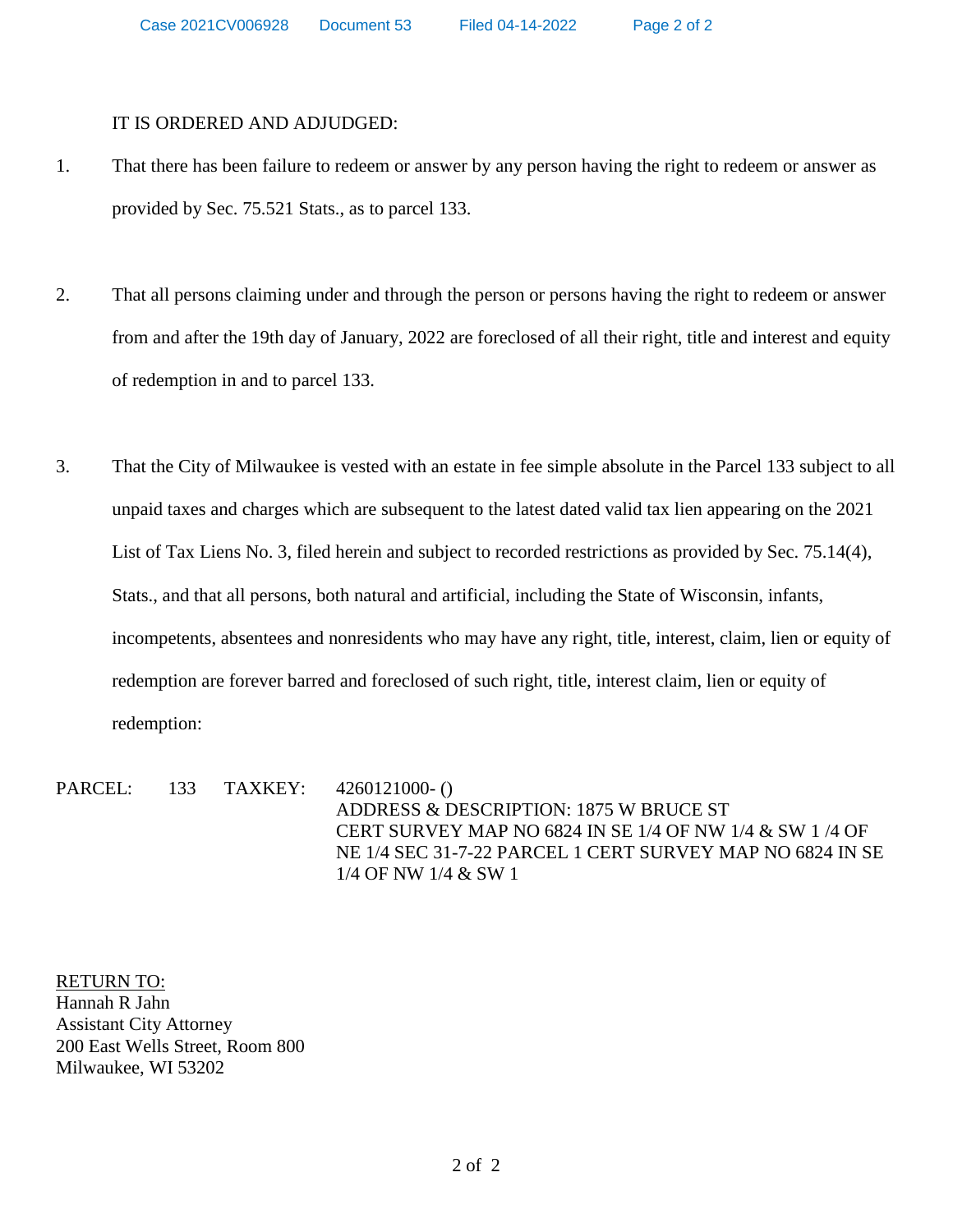**DATE SIGNED: April 14, 2022**

## Electronically signed by Laura Gramling Perez Circuit Court Judge

## STATE OF WISCONSIN CIRCUIT COURT MILWAUKEE COUNTY

# IN THE MATTER OF THE FORECLOSURE ORDER FOR OF TAX LIENS PURSUANT TO SEC. 75.521, JUDGMENT WISCONSIN STATUTES, BY THE CITY OF MILWAUKEE Case No. 2021-CV-006928 MILWAUKEE, A MUNICIPAL CORPORATION

#### List of Tax Liens for 2021 No. 3

The list of parcels of property affected by unpaid tax liens as shown on the delinquent tax rolls in the Treasurer's Office of the City of Milwaukee and Milwaukee County wherein said parcels have been sold to the City of Milwaukee for delinquent taxes and County of Milwaukee having assigned its interest to the City of Milwaukee and one year has elapsed and a petition for judgment vesting title to petitioner in each of the parcels of land in the City and County of Milwaukee remaining unredeemed or for which no answer pursuant to Sec. 75.521(7), Stats., having been duly filed in the Office of the Clerk of Court of Milwaukee County on the 10th day of November 2021 and a copy of the petition and that part of the list of tax liens as includes a description of the parcels having been mailed by certified mailing, return receipt requested as evidenced by the affidavit of Margarita M. Gutierrez, Special Deputy City Treasurer of the City of Milwaukee, duly filed with the Clerk of Circuit of Court of Milwaukee; and said affidavit evidencing the posting of the tax liens and publication of the notice of commencement of this special proceeding including the list of tax liens and the petition herein, and setting forth those parcels which have been timely redeemed except for: 2, 5, 7, 12, 13, 14, 15, 22, 25, 26, 32, 34, 37, 40, 41, 42, 43, 47, 49, 52, 53, 55, 57, 58, 60, 63, 64, 75, 76, 78, 79, 81, 84, 85, 91, 92, 93, 97, 99, 101, 102, 103, 105, 106, 108, 109, 110, 115, 116, 117, 118, 122, 134, 137, 142, 143, 144, 145, 146, 154, 155, and 157.

**FILED 04-14-2022 George L. Christenson Clerk of Circuit Court 2021CV006928**

CODE NO. 30405

Page 1 of 11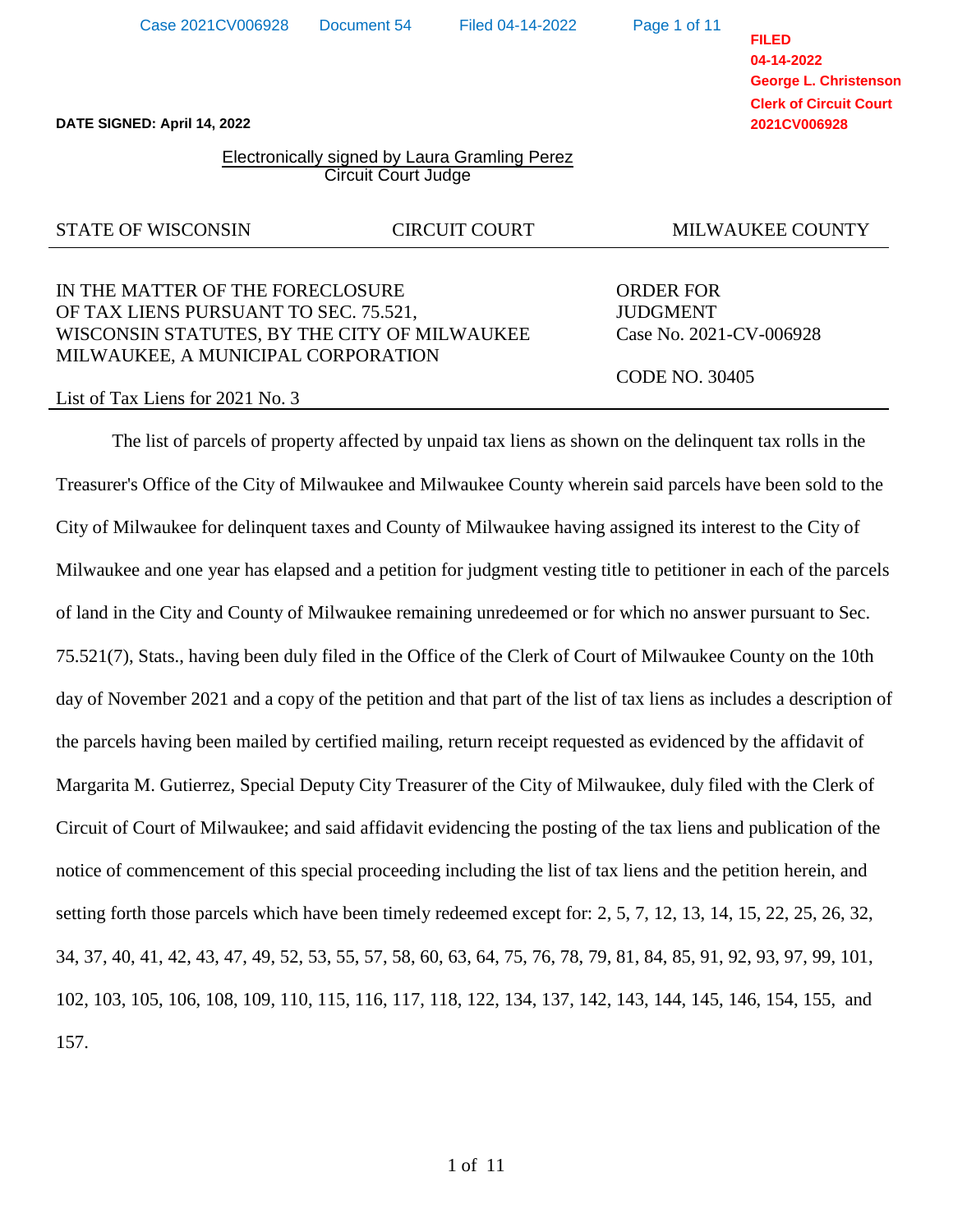And the affidavit of Mark W. C. Stodder, Publisher of the Daily Reporter attached thereto as Exhibit "A"; and Attorney James Mulligan, having been duly appointed guardian ad litem pursuant to Sec. 75.521(12)(8) Stats.;

NOW, THEREFORE, on motion of Tearman Spencer, City Attorney for the City of Milwaukee, by Hannah R Jahn, Assistant City Attorney, attorneys for petitioner, and by authority of Sec. 75.521(8) Stats.,

#### IT IS ORDERED AND ADJUDGED:

- 1. That there has been failure to redeem or answer by any person having the right to redeem or answer as provided by Sec. 75.521 Stats., as to parcels: 2, 5, 7, 12, 13, 14, 15, 22, 25, 26, 32, 34, 37, 40, 41, 42, 43, 47, 49, 52, 53, 55, 57, 58, 60, 63, 64, 75, 76, 78, 79, 81, 84, 85, 91, 92, 93, 97, 99, 101, 102, 103, 105, 106, 108, 109, 110, 115, 116, 117, 118, 122, 134, 137, 142, 143, 144, 145, 146, 154, 155, and 157.
- 2. That all persons claiming under and through the person or persons having the right to redeem or answer from and after the 19th day of January, 2022 are foreclosed of all their right, title and interest and equity of redemption in and to parcels: 2, 5, 7, 12, 13, 14, 15, 22, 25, 26, 32, 34, 37, 40, 41, 42, 43, 47, 49, 52, 53, 55, 57, 58, 60, 63, 64, 75, 76, 78, 79, 81, 84, 85, 91, 92, 93, 97, 99, 101, 102, 103, 105, 106, 108, 109, 110, 115, 116, 117, 118, 122, 134, 137, 142, 143, 144, 145, 146, 154, 155, and 157 .
- 3. **That judgment is reserved as to Parcel 114.** The Petitioner has not established that notice concerning the April 11, 2022 hearing was mailed to the property owner and other interested parties, pursuant to the Court's March 2, 2022 order. Petitioner is instructed to obtain a new hearing date as to Parcel 114, to mail notice of such hearing to the owner of and other interested parties in that parcel by first class mail, and to file an affidavit of mailing in advance of the hearing date.
- 4. That the City of Milwaukee is vested with an estate in fee simple absolute in the below list of parcels subject to all unpaid taxes and charges which are subsequent to the latest dated valid tax lien appearing on the 2021 List of Tax Liens No. 3, filed herein and subject to recorded restrictions as provided by Sec. 75.14(4) , Stats., and that all persons, both natural and artificial, including the State of Wisconsin,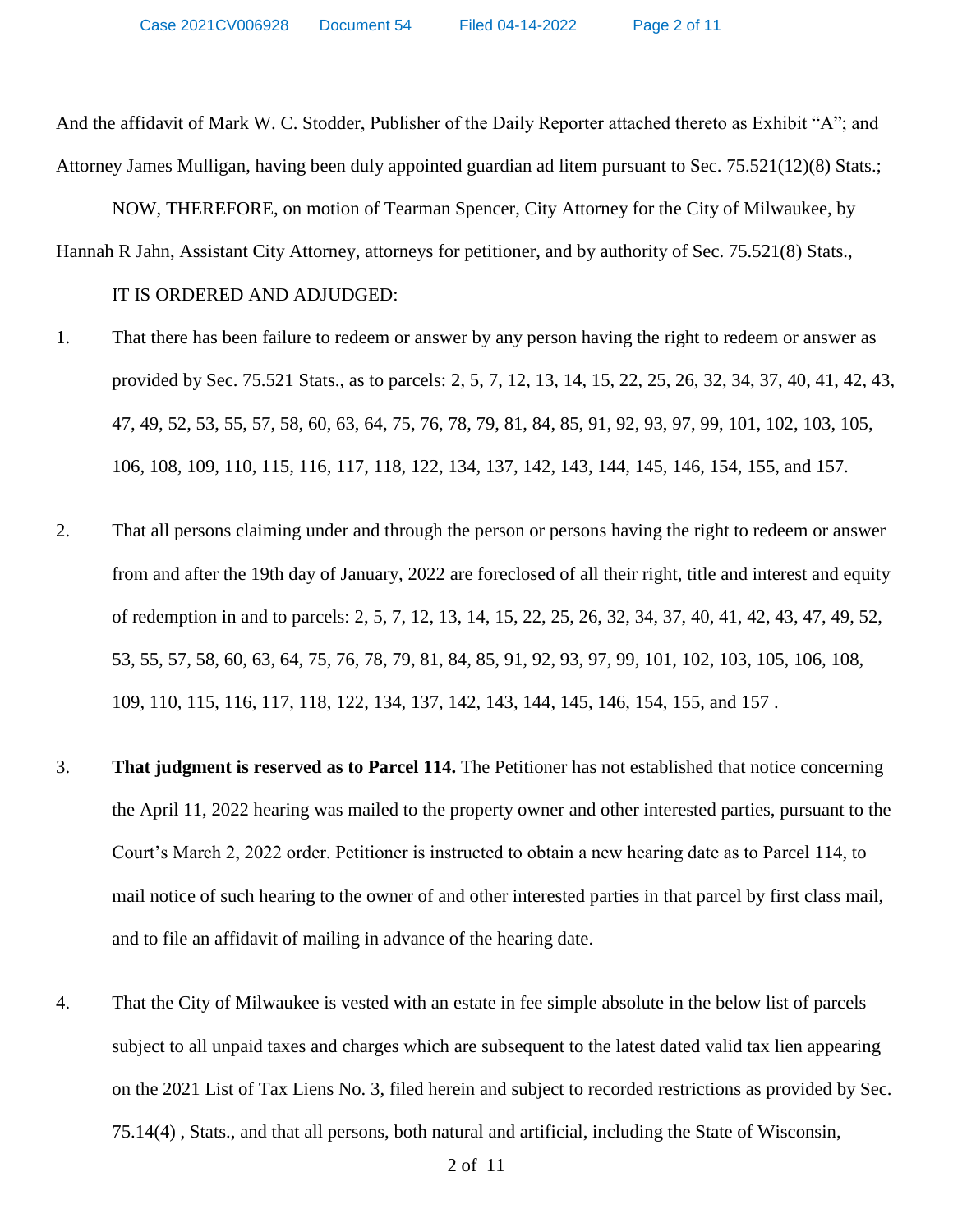infants, incompetents, absentees and nonresidents who may have any right, title, interest, claim, lien or equity of redemption are forever barred and foreclosed of such right, title, interest claim, lien or equity of redemption:

PARCEL: 2 TAXKEY: 1399800200- () ADDRESS & DESCRIPTION: 6430 N 56TH ST LANDS IN SW 1/4 SEC 23-8-21 COM 275' N & 1493.20' W OF SE COR OF SD 1/4 SEC-TH N 66'-TH W 130'-TH S LANDS IN SW 1/4 SEC 23-8-21 COM 275' N & 1493.20' PARCEL: 5 TAXKEY: 1719700000- () ADDRESS & DESCRIPTION: 5811 N 41ST ST LAND IN SW 1/4 SEC 25-8-21 LAND BETW C L W FLORIST AVE- N 41ST ST G A WEST & CO'S ADD'N TO N MILW & LAND IN SW 1/4 SEC 25-8-21 LAND BETW C L W FLORIST PARCEL: 7 TAXKEY: 1760298100- () ADDRESS & DESCRIPTION: 7624 W BOBOLINK AV GRAN-TOSA HEIGHTS IN SE 1/4 SEC 28-8-21 BLOCK 15 L OT 5 & 1/2 VAC ALLEY ADJ GRAN-TOSA HEIGHTS IN SE 1/4 SEC 28-8-21 BLOCK 15 L PARCEL: 12 TAXKEY: 1920514000- () ADDRESS & DESCRIPTION: 5350 N 36TH ST PAYNE'S ADDN ETC IN NE & NW 1/4 SEC 36-8-21 BLOCK 7 LOT 33 - N 14' LOT 32 & S 1' LOT 34 PAYNE'S ADDN ETC IN NE & NW 1/4 SEC 36-8-21 BLOCK PARCEL: 13 TAXKEY: 1950209000- () ADDRESS & DESCRIPTION: 1900 W SHERIDAN AV LONG ISLAND SUBD NO 3 IN NE & NW 1/4 SEC 31-8-22 & VAC STRS BLOCK 3 LOT 8 LONG ISLAND SUBD NO 3 IN NE & NW 1/4 SEC 31-8-22 & PARCEL: 14 TAXKEY: 1950306000- () ADDRESS & DESCRIPTION: 5539 N LONG ISLAND DR LONG ISLAND SUBD NO 3 IN NE & NW 1/4 SEC 31-8-22 & VAC STRS BLOCK 6 LOT 15 LONG ISLAND SUBD NO 3 IN NE & NW 1/4 SEC 31-8-22 &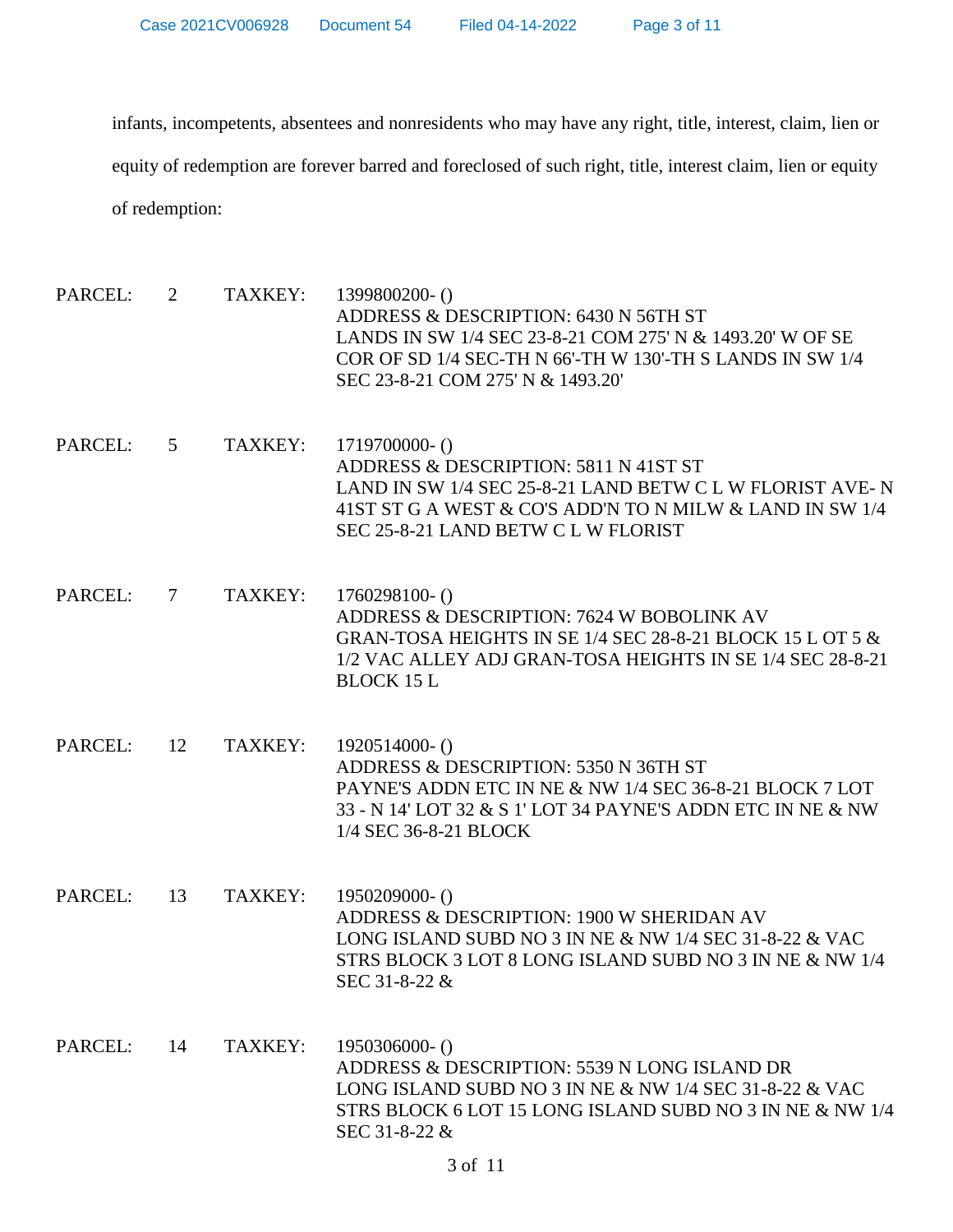| Case 2021CV006928 | Document 54 | Filed 04-14-2022 | Page 4 of 11 |
|-------------------|-------------|------------------|--------------|
|-------------------|-------------|------------------|--------------|

| PARCEL: | 15 | TAXKEY: | $1950416000 - ()$<br>ADDRESS & DESCRIPTION: 1337 W SHERIDAN CT<br>WENDORF'S SUBD IN NE 1/4 SEC 31-8-22 BLOCK 3 LOT 4<br>WENDORF'S SUBD IN NE 1/4 SEC 31-8-22 BLOCK 3 LOT 4                                |
|---------|----|---------|-----------------------------------------------------------------------------------------------------------------------------------------------------------------------------------------------------------|
| PARCEL: | 22 | TAXKEY: | $2110151000 - ()$<br>ADDRESS & DESCRIPTION: 5150 N 61ST ST<br>ASSESSMENT SUBD NO 85 IN SE 1/4 SEC 34-8-21 BLOCK 4 S 52'<br>LOT 3 EXC ST ASSESSMENT SUBD NO 85 IN SE 1/4 SEC 34-8-21<br><b>BLOCK</b>       |
| PARCEL: | 25 | TAXKEY: | 2290739000-()<br>ADDRESS & DESCRIPTION: 4761 N 41ST ST<br>NORTH MILWAUKEE LAWNDALE NO 1 IN NW 1/4 SEC 1-7-21<br>BLOCK 5 N 24' LOT 41 & S 15' LOT 42 NORTH MILWAUKEE<br>LAWNDALE NO 1 IN NW 1/4 SEC 1-7-21 |
| PARCEL: | 26 | TAXKEY: | 2290870000- ()<br>ADDRESS & DESCRIPTION: 4647 N 40TH ST<br>NORTH MILWAUKEE LAWNDALE NO 1 IN NW 1/4 SEC 1-7-21<br>BLOCK 11 LOT 9 & S 18' LOT 8 NORTH MILWAUKEE LAWNDALE<br>NO 1 IN NW 1/4 SEC 1-7-21       |
| PARCEL: | 32 | TAXKEY: | $2501022000-()$<br>ADDRESS & DESCRIPTION: 4346 N 63RD ST<br>LINDEN TERRACE IN SE 1/4 SEC 3-7-21 BLOCK 1 LOT 23 LINDEN<br>TERRACE IN SE 1/4 SEC 3-7-21 BLOCK 1 LOT 23                                      |
| PARCEL: | 34 | TAXKEY: | $2670814000 - ()$<br>ADDRESS & DESCRIPTION: 3517 N 47TH ST<br>RAINBOW RIDGE IN NE 1/4 SEC 11-7-21 BLOCK 14 LOT 1<br>RAINBOW RIDGE IN NE 1/4 SEC 11-7-21 BLOCK 14 LOT 1                                    |
| PARCEL: | 37 | TAXKEY: | $2700613000 - ()$<br>ADDRESS & DESCRIPTION: 3703 N 24TH PL<br>LA BOULE'S SUBD, ALICE IN NW 1/4 SEC 7-7-22 BLOCK 1 S 34'<br>LOT 13 LA BOULE'S SUBD, ALICE IN NW 1/4 SEC 7-7-22 BLOCK                       |
| PARCEL: | 40 | TAXKEY: | 2710732000-()<br>ADDRESS & DESCRIPTION: 3614 N 14TH ST<br>IRVING PARK IN SE 1/4 OF NE 1/4 SEC 7-7-22 BLOCK 2 N 25' LOT<br>17 & S 6' LOT 18 IRVING PARK IN SE 1/4 OF NE 1/4 SEC 7-7-22<br><b>BLOCK 2</b>   |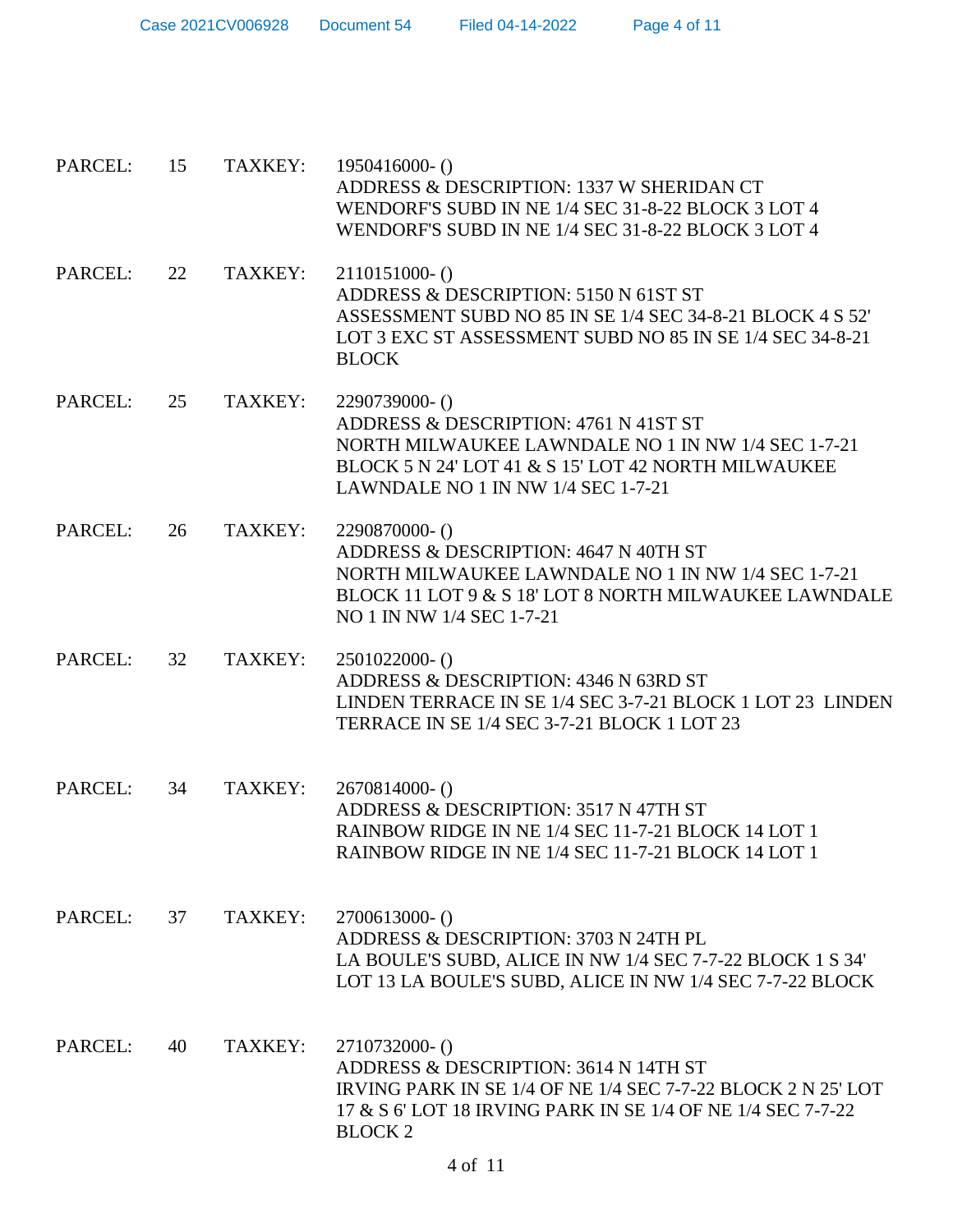| Case 2021CV006928 | Document 54 | Filed 04-14-2022 | Page 5 of 11 |
|-------------------|-------------|------------------|--------------|
|-------------------|-------------|------------------|--------------|

| PARCEL: | 41 | TAXKEY: | 2712599000- ()<br>ADDRESS & DESCRIPTION: 3860 N 19TH PL<br>WILLIAMSBURG ADDITION IN NE 1/4 SEC 7-7-22 LOT 126 & N 10'<br>LOT 127 WILLIAMSBURG ADDITION IN NE 1/4 SEC 7-7-22 LOT<br>126                                               |
|---------|----|---------|--------------------------------------------------------------------------------------------------------------------------------------------------------------------------------------------------------------------------------------|
| PARCEL: | 42 | TAXKEY: | 2722012100-()<br>ADDRESS & DESCRIPTION: 3511 N PORT WASHINGTON AV<br>ROEHR'S PARK IN NW & SW 1/4 SEC 8-7-22 (LOTS 18-20 -22 & 24)<br>EXC THAT PART COM NE COR 18-TH S TO SE C ROEHR'S PARK<br>IN NW & SW 1/4 SEC 8-7-22 (LOTS 18-20) |
| PARCEL: | 43 | TAXKEY: | 2730308000-()<br>ADDRESS & DESCRIPTION: 3711 N 2ND ST<br>KEEFE AVENUE SUBD NO 1 IN NE 1/4 SEC 8-7-22 BLOCK 2 LOT 2<br>KEEFE AVENUE SUBD NO 1 IN NE 1/4 SEC 8-7-22 BLOCK                                                              |
| PARCEL: | 47 | TAXKEY: | 2820359000-()<br>ADDRESS & DESCRIPTION: 3326 N 2ND ST<br>ASSESSOR'S PLAT NO 113 IN SE 1/4 SEC 8-7-22 BLOCK 3 LOT 28<br>ASSESSOR'S PLAT NO 113 IN SE 1/4 SEC 8-7-22 BLOCK                                                             |
| PARCEL: | 49 | TAXKEY: | 2830478000-()<br>ADDRESS & DESCRIPTION: 1228 W RING ST<br>MILWAUKEE SAVINGS & INVESTMENT ASSN SUBD NO 2 IN S W<br>8-7-22 BLOCK 12 W 30' OF E 90' (LOTS 14-15 & 16) MILWAUKEE<br>SAVINGS & INVESTMENT ASSN SUBD NO 2 IN S             |
| PARCEL: | 52 | TAXKEY: | 2830691100-()<br>ADDRESS & DESCRIPTION: 912 W BURLEIGH ST<br>MILWAUKEE SAVINGS & INVESTMENT ASSN SUBD NO 2 IN S W<br>8-7-22 BLOCK 16 LOTS 30 & 31 MILWAUKEE SAVINGS &<br><b>INVESTMENT ASSN SUBD NO 2 IN S</b>                       |
| PARCEL: | 53 | TAXKEY: | 2831255000-()<br>ADDRESS & DESCRIPTION: 3455 N 8TH ST<br>PEIRCE & DAVIS' ADDN NO 3 ETC IN SW 1/4 SEC 8-7-22 V 16 P 8<br>BLOCK 13 LOT 4 & S 25' LOT 3 PEIRCE & DAVIS' ADDN NO 3 ETC<br>IN SW 1/4 SEC 8-7-22                           |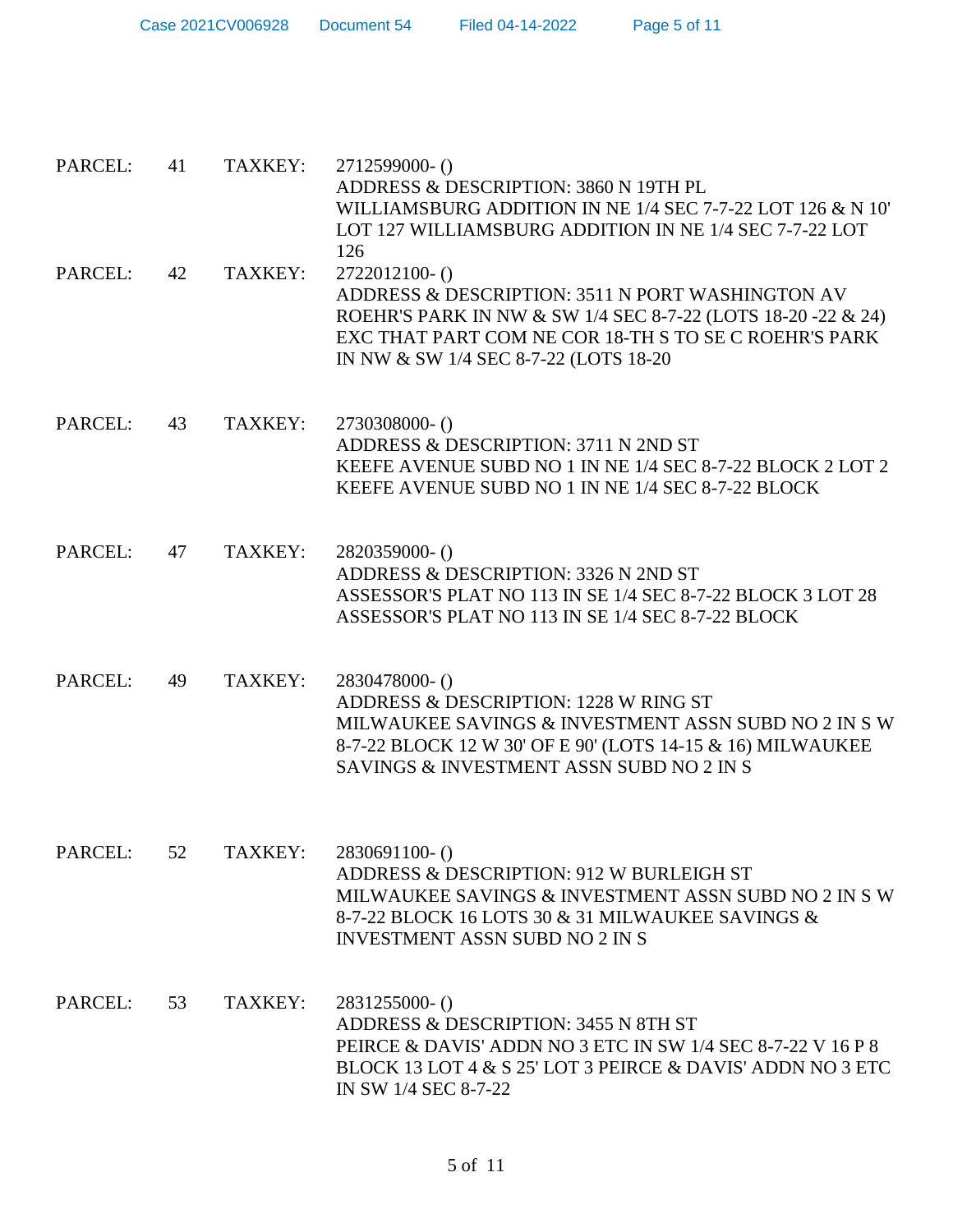| Case 2021CV006928 | Document 54 | Filed 04-14-2022 | Page 6 of 11 |
|-------------------|-------------|------------------|--------------|
|-------------------|-------------|------------------|--------------|

| PARCEL: | 55 | TAXKEY: 2831309100-()                                      |
|---------|----|------------------------------------------------------------|
|         |    | ADDRESS & DESCRIPTION: 3450 N 9TH ST                       |
|         |    | PEIRCE & DAVIS ADDN NO 3 IN SW 1/4 SEC 8-7-22 BLOC K 13    |
|         |    | LOTS 58 & 59 PEIRCE & DAVIS ADDN NO 3 IN SW 1/4 SEC 8-7-22 |
|         |    | RLOC.                                                      |

- PARCEL: 57 TAXKEY: 2841013000- () ADDRESS & DESCRIPTION: 3249 N 14TH ST LITTLEJOHN HEIGHTS IN SE 1/4 SEC 7-7-22 BLOCK 2 E 95' EXC S 10' LOT 1 LITTLEJOHN HEIGHTS IN SE 1/4 SEC 7-7-22 BLOCK 2 E
- PARCEL: 58 TAXKEY: 2841061000- () ADDRESS & DESCRIPTION: 3154 N 15TH ST LITTLEJOHN HEIGHTS IN SE 1/4 SEC 7-7-22 BLOCK 2 LO T 48 LITTLEJOHN HEIGHTS IN SE 1/4 SEC 7-7-22 BLOCK 2 LO
- PARCEL: 60 TAXKEY: 2850113000- () ADDRESS & DESCRIPTION: 3273 3275 N 20TH ST BECKER'S SUBD IN SW 1/4 SEC 7-7-22 BLOCK 2 LOT 2 BECKER'S SUBD IN SW 1/4 SEC 7-7-22 BLOCK 2 LOT 2
- PARCEL: 63 TAXKEY: 2851416000- () ADDRESS & DESCRIPTION: 3342 N 25TH ST MC HENRY'S SUBD IN SW 1/4 SEC 7-7-22 BLOCK 2 LOT 1 5 MC HENRY'S SUBD IN SW 1/4 SEC 7-7-22 BLOCK 2 LOT 1
- PARCEL: 64 TAXKEY: 2852136000- () ADDRESS & DESCRIPTION: 3360 N 21ST ST WECHSELBERG'S SUBD IN SW 1/4 SEC 7-7-22 BLOCK 3 LO T 34 WECHSELBERG'S SUBD IN SW 1/4 SEC 7-7-22 BLOCK 3 LO
- PARCEL: 75 TAXKEY: 3090228000- () ADDRESS & DESCRIPTION: 2935 2937 N 28TH ST CAWKER'S SUBD 'A' IN NE 1/4 SEC 13-7-21 BLOCK 5 S 25' LOT 11 & N 10' LOT 12 & PART VAC ALLEY ADJ CAWKER'S SUBD 'A' IN NE 1/4 SEC 13-7-21 BLOCK 5 S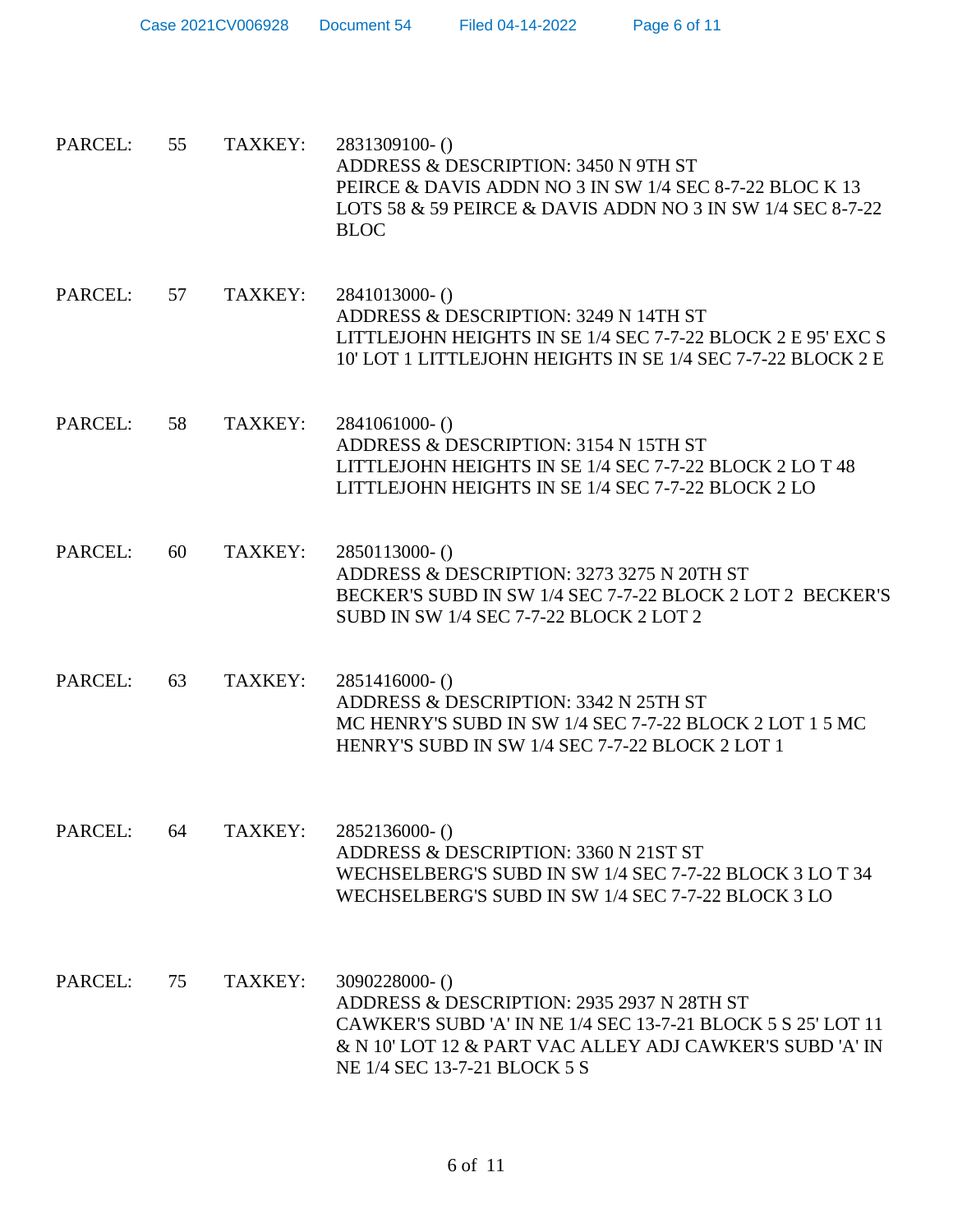| PARCEL: | 76 | TAXKEY: | 3090338000-()<br>ADDRESS & DESCRIPTION: 2847 N 28TH ST<br>CAWKER'S SUBD 'A' IN NE 1/4 SEC 13-7-21 BLOCK 8 LO T 9 - N 2'<br>LOT 10 & VAC. ALLEY ADJ. CAWKER'S SUBD 'A' IN NE 1/4 SEC<br>13-7-21 BLOCK 8 LO                      |
|---------|----|---------|--------------------------------------------------------------------------------------------------------------------------------------------------------------------------------------------------------------------------------|
| PARCEL: | 78 | TAXKEY: | 3101003000- ()<br>ADDRESS & DESCRIPTION: 2924 N 24TH ST<br>HELLER'S SUBD, (S) IN NW 1/4 SEC 18-7-22 BLOCK 9 LO T 11<br>HELLER'S SUBD, (S) IN NW 1/4 SEC 18-7-22 BLOCK 9 LO                                                     |
| PARCEL: | 79 | TAXKEY: | 3101330000- ()<br>ADDRESS & DESCRIPTION: 2843 N 21ST ST<br>MAYHEW'S SUBD, (A K) IN E 1/2 OF NW 1/4 SEC 18-7-22 BLOCK 6<br>LOT 10(EXC S 30' LOT 21 ADJ) MAYHEW'S SUBD, (A K) IN E 1/2 OF<br>NW 1/4 SEC 18-7-22                  |
| PARCEL: | 81 | TAXKEY: | $3111141100 - ()$<br>ADDRESS & DESCRIPTION: 1344 W HOPKINS ST<br>HAERTEL'S ADDN IN NE 1/4 SEC 18-7-22 BLOCK 2 S 1/2 LOT 15<br>EXC (E 142.30' ON N LI BY E 137.95' ON S L HAERTEL'S ADDN IN<br>NE 1/4 SEC 18-7-22 BLOCK 2 S 1/2 |
| PARCEL: | 84 | TAXKEY: | 3122517000-()<br>ADDRESS & DESCRIPTION: 2962 N 12TH ST<br>MADAUS SUBD OF S 2 AC OF N 8 AC OF W 20 AC OF NW 1 7-7-22<br>BLOCK 2 LOT 1 MADAUS SUBD OF S 2 AC OF N 8 AC OF W 20 AC<br>OF NW 1                                     |
| PARCEL: | 85 | TAXKEY: | 3122709000- ()<br>ADDRESS & DESCRIPTION: 2744 2746 N 12TH ST<br>MAUER'S SUBD OF PART OF S 3 AC OF W 20 AC IN NW 17-7-22<br>BLOCK 3 LOT 29 MAUER'S SUBD OF PART OF S 3 AC OF W 20 AC<br><b>IN NW 17</b>                         |
| PARCEL: | 91 | TAXKEY: | 3230683000-()<br>ADDRESS & DESCRIPTION: 2344 N 6TH ST<br>SUBDIVISION INTO CITY LOTS OF THE SW 1/4 SEC 17-7-22<br>BLOCK Q LOT 7 EXC W 97' & EASEMENT AS CONV IN D<br>SUBDIVISION INTO CITY LOTS OF THE SW 1/4 SEC 17-7-         |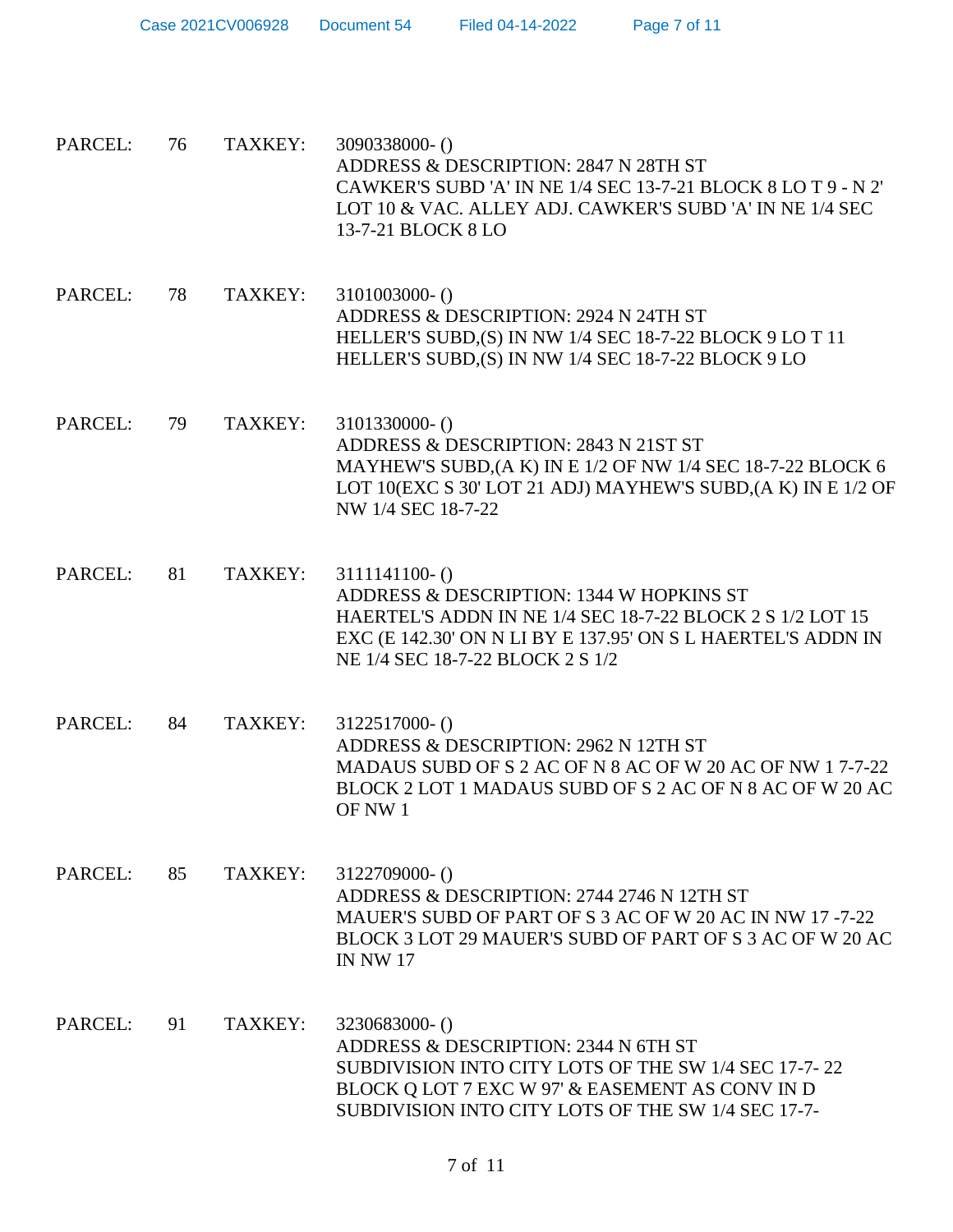| PARCEL: | 92  | TAXKEY: | 3231358100-()<br>ADDRESS & DESCRIPTION: 2337 N 12TH ST<br>SUBDIVISION OF PART OF W 60.50 AC IN SW 1/4 SEC 17-7-22<br>BLOCK 16 LOT 11 EXC W 15' FOR ALLEY TID #44 SUBDIVISION<br>OF PART OF W 60.50 AC IN SW 1/4 SEC 17       |
|---------|-----|---------|------------------------------------------------------------------------------------------------------------------------------------------------------------------------------------------------------------------------------|
| PARCEL: | 93  | TAXKEY: | 3240716000-()<br>ADDRESS & DESCRIPTION: 2429 2431 N 17TH ST<br>CONTINUATION OF MEINECKE'S SUBD ETC IN SE 1/4 SEC 18-7-<br>22 BLOCK 6 S 20' LOT 17 & N 20' LOT 18 TID #4 CONTINUATION<br>OF MEINECKE'S SUBD ETC IN SE 1/4 SEC |
| PARCEL: | 97  | TAXKEY: | 3250375000-()<br>ADDRESS & DESCRIPTION: 2508 N 24TH ST<br>FRITZE'S SUBD OF LOTS 2,3&4 WILLIAMS SUBD SW 1/4 S EC 18-<br>7-22 BLOCK 12 LOT 15 FRITZE'S SUBD OF LOTS 2,3&4 WILLIAMS<br>SUBD SW 1/4 S                            |
| PARCEL: | 99  | TAXKEY: | $3251215000 - ()$<br>ADDRESS & DESCRIPTION: 2333 N 20TH ST<br>SCHMIDT'S SUBD, (J A) OF LOT 1 WILLIAM'S SUBD IN S W 18-7-<br>22 BLOCK 17 LOT 31 SCHMIDT'S SUBD, (J A) OF LOT 1<br>WILLIAM'S SUBD IN S                         |
| PARCEL: | 101 | TAXKEY: | $3260008000 - ()$<br>ADDRESS & DESCRIPTION: 2647 2649 N 27TH ST<br>BLOCK 1 BEING A PART OF GERMANIA PARK IN SE 1/4 SE C 13-<br>7-21 BLOCK 1 LOT 8 TID #66 BLOCK 1 BEING A PART OF<br><b>GERMANIA PARK IN SE 1/4 SE</b>       |
| PARCEL: | 102 | TAXKEY: | $3261507000-()$<br>ADDRESS & DESCRIPTION: 2544 2546 N 35TH ST<br>PRUSSIAN HEIGHTS BEING A SUBD OF W 1/2 OF W 53 AC SE 13-<br>7-21 BLOCK 4 LOT 32 TID #66 PRUSSIAN HEIGHTS BEING A<br>SUBD OF W 1/2 OF W 53 AC                |
| PARCEL: | 103 | TAXKEY: | $3261541000-()$<br>ADDRESS & DESCRIPTION: 2416 N 35TH ST<br>PRUSSIAN HEIGHTS BEING A SUBD OF W 1/2 OF W 53 AC SE 13-<br>7-21 BLOCK 5 LOT 25 TID #66 PRUSSIAN HEIGHTS BEING A<br>SUBD OF W 1/2 OF W 53 AC                     |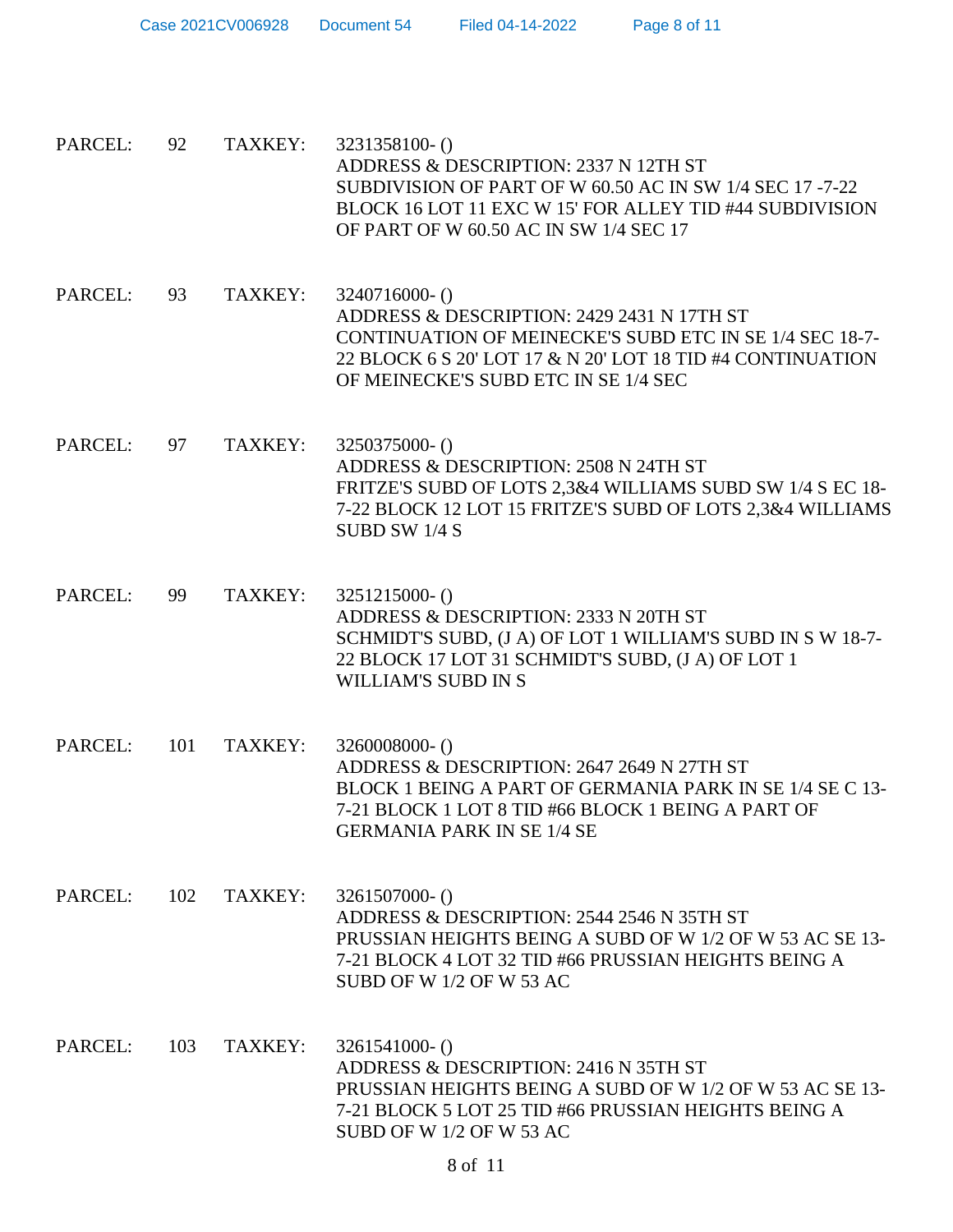Case 2021CV006928 Document 54 Filed 04-14-2022 Page 9 of 11

PARCEL: 105 TAXKEY: 3271364000- () ADDRESS & DESCRIPTION: 2602 2604 N 41ST ST THIRD CONTINUATION OF BOULEVARD PARK (SW 1/4 SEC 1 3- 7-21) BLOCK 15 LOT 16 NID #04 THIRD CONTINUATION OF BOULEVARD PARK (SW 1/4 SEC 1 PARCEL: 106 TAXKEY: 3480201100- () ADDRESS & DESCRIPTION: 3513 3515 W LLOYD ST GRAND VIEW PARK IN NW 1/4 SEC 24-7-21 BLOCK 1 W 78 ' (LOTS 1-2 & 3) NID #03 GRAND VIEW PARK IN NW 1/4 SEC 24-7-21 BLOCK 1 W 78 PARCEL: 108 TAXKEY: 3480556000- () ADDRESS & DESCRIPTION: 2164 N 42ND ST GRANT PARK IN NW 1/4 SEC 24-7-21 BLOCK 7 LOT 35 NI D #03 GRANT PARK IN NW 1/4 SEC 24-7-21 BLOCK 7 LOT 35 NI PARCEL: 109 TAXKEY: 3480771000- () ADDRESS & DESCRIPTION: 1945 1947 N 39TH ST LISBON AVENUE PARK IN NW 1/4 SEC 24-7-21 BLOCK 5 L OT 2 NID #03 LISBON AVENUE PARK IN NW 1/4 SEC 24-7-21 BLOCK 5  $\mathbf{L}$ PARCEL: 110 TAXKEY: 3481031000- () ADDRESS & DESCRIPTION: 2159 N 37TH ST LOGAN PARK IN NW 1/4 SEC 24-7-21 BLOCK 6 LOT 5 NID #03 LOGAN PARK IN NW 1/4 SEC 24-7-21 BLOCK 6 LOT 5 NID PARCEL: 115 TAXKEY: 3522200100-() ADDRESS & DESCRIPTION: 2113 N 11TH ST VLIET'S ADDN IN NE 1/4 SEC 19 & NW 1/4 SEC 20-7-22 BLOCK 20 W 84.50' LOT 11 TID #44 VLIET'S ADDN IN NE 1/4 SEC 19 & NW 1/4 SEC 20-7-22 PARCEL: 116 TAXKEY: 3540070000- () ADDRESS & DESCRIPTION: 2217 N BUFFUM ST PARK ADD'N IN NW 1/4 SEC 21-7-22 BLOCK 4 LOT 8 PARK ADD'N IN NW 1/4 SEC 21-7-22 BLOCK 4 LOT 8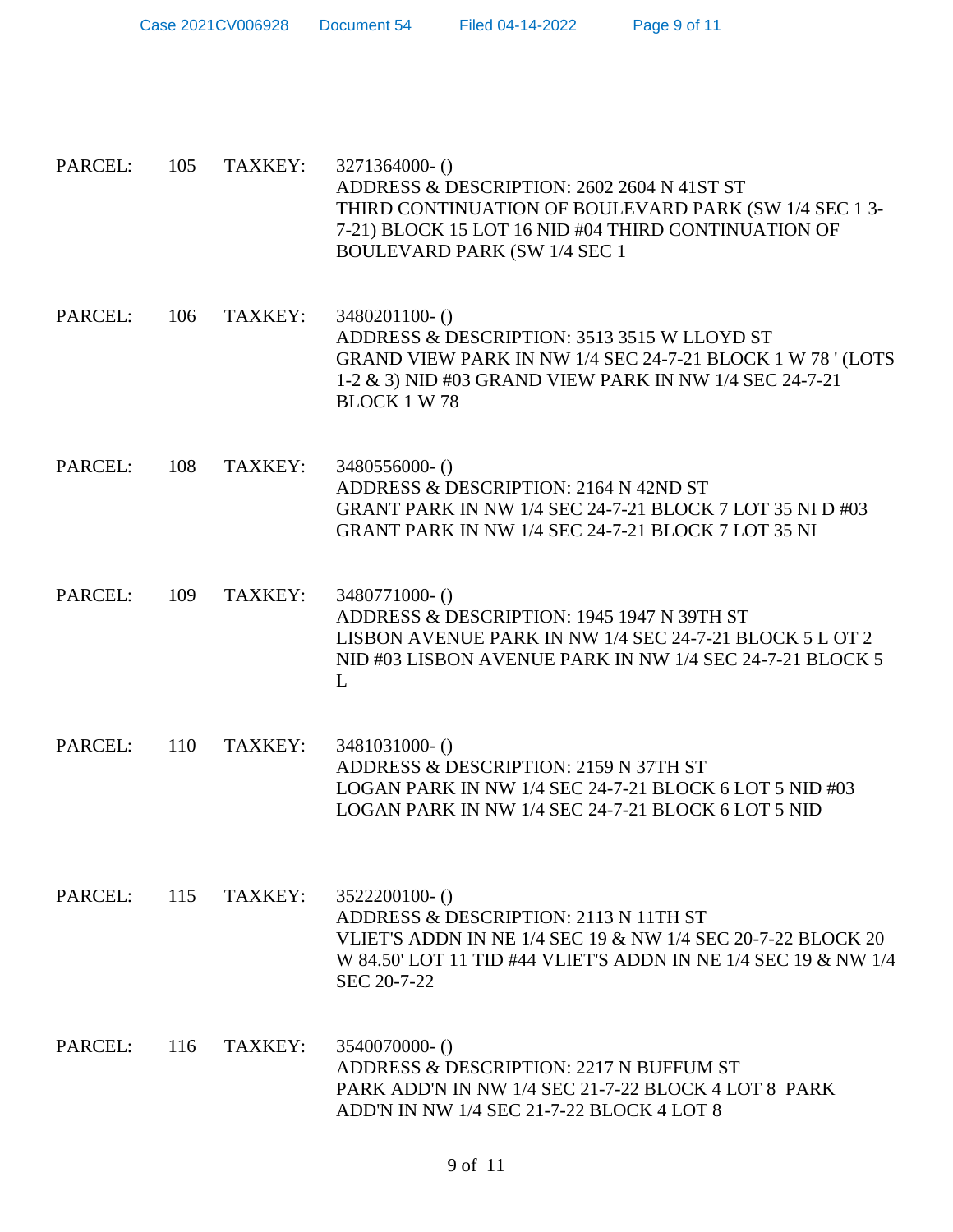| PARCEL:     | 117 | TAXKEY: | $3611259000 - ()$<br>ADDRESS & DESCRIPTION: 1515 N 12TH ST<br>ORIGINAL PLAT OF THE TOWN OF MILW WEST OF THE RIVE R<br>IN SECS (20 & 29)-7-22 BLOCK 109 N 1/2 (LOTS 7-8 ORIGINAL<br>PLAT OF THE TOWN OF MILW WEST OF THE RIVE |
|-------------|-----|---------|------------------------------------------------------------------------------------------------------------------------------------------------------------------------------------------------------------------------------|
| PARCEL:     | 118 | TAXKEY: | 3630340100-()<br>ADDRESS & DESCRIPTION: 1224 W MC KINLEY AV<br>KNEELAND'S ADDN IN SE 1/4 SEC 19-7-22 BLOCK 18 E 5 4.68'M/L<br>LOT 10 KNEELAND'S ADDN IN SE 1/4 SEC 19-7-22 BLOCK 18 E 5                                      |
| PARCEL:     | 122 | TAXKEY: | $3660301000 - ()$<br>ADDRESS & DESCRIPTION: 3515 W SARNOW ST<br>COLD SPRING HEIGHTS IN NW 1/4 & SW 1/4 SEC 24-7-21 BLOCK 1<br>LOT 1 NID #03 COLD SPRING HEIGHTS IN NW $1/4$ & SW $1/4$ SEC<br>$24 - 7 - 21$                  |
| PARCEL: 134 |     | TAXKEY: | $4310410000-()$<br>ADDRESS & DESCRIPTION: 1335 S 3RD ST<br>MILWAUKEE PROPER IN SE 1/4 SEC 32-7-22 BLOCK 29 S 61' OF E<br>1/2 LOT 11 & S 61' LOT 12 MILWAUKEE PROPER IN SE 1/4 SEC 32-<br>7-22 BLOCK 29 S                     |
| PARCEL:     | 137 | TAXKEY: | 4340198000-()<br>ADDRESS & DESCRIPTION: 1008 S 23RD ST<br>CLARK'S ADDN IN SW 1/4 SEC 31-7-22 BLOCK 25 W 140' LOT 8<br>CLARK'S ADDN IN SW 1/4 SEC 31-7-22 BLOCK 25 W 140'                                                     |
| PARCEL:     | 142 | TAXKEY: | $4610705100-()$<br>ADDRESS & DESCRIPTION: 1825 S 9TH ST<br>MITCHELL'S SUBD IN NW 1/4 SEC 5-6-22 BLOCK 12 LOT 17<br>MITCHELL'S SUBD IN NW 1/4 SEC 5-6-22 BLOCK 12 LOT                                                         |
| PARCEL:     | 143 | TAXKEY: | $4611261000 - ()$<br>ADDRESS & DESCRIPTION: 1539 S 12TH ST<br>L W WEEK'S SUBD IN NW 1/4 SEC 5-6-22 BLOCK 138 LOT 6 L W<br>WEEK'S SUBD IN NW 1/4 SEC 5-6-22 BLOCK 138 LOT                                                     |